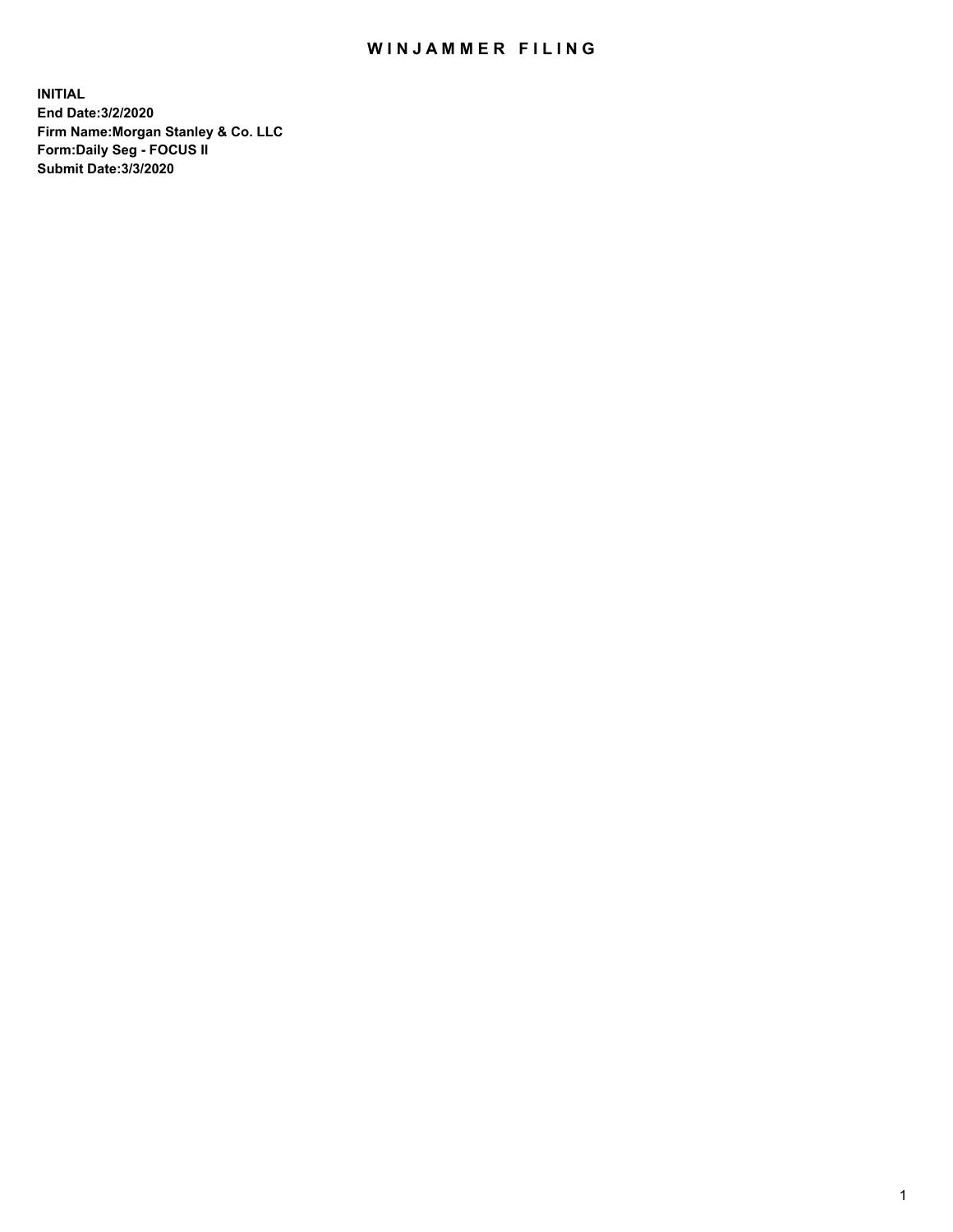**INITIAL End Date:3/2/2020 Firm Name:Morgan Stanley & Co. LLC Form:Daily Seg - FOCUS II Submit Date:3/3/2020 Daily Segregation - Cover Page**

| Name of Company                                                                   | Morgan Stanley & Co. LLC     |
|-----------------------------------------------------------------------------------|------------------------------|
| <b>Contact Name</b>                                                               | <b>Ikram Shah</b>            |
| <b>Contact Phone Number</b>                                                       | 212-276-0963                 |
| <b>Contact Email Address</b>                                                      | Ikram.shah@morganstanley.com |
| FCM's Customer Segregated Funds Residual Interest Target (choose one):            |                              |
| a. Minimum dollar amount: ; or                                                    | 235,000,000                  |
| b. Minimum percentage of customer segregated funds required:%; or                 | <u>0</u>                     |
| c. Dollar amount range between: and; or                                           | <u>00</u>                    |
| d. Percentage range of customer segregated funds required between:% and%.         | 0 Q                          |
| FCM's Customer Secured Amount Funds Residual Interest Target (choose one):        |                              |
| a. Minimum dollar amount: ; or                                                    | 140,000,000                  |
| b. Minimum percentage of customer secured funds required:%; or                    | <u>0</u>                     |
| c. Dollar amount range between: and; or                                           | <u>0 0</u>                   |
| d. Percentage range of customer secured funds required between: % and %.          | 0 Q                          |
| FCM's Cleared Swaps Customer Collateral Residual Interest Target (choose one):    |                              |
| a. Minimum dollar amount: ; or                                                    | 92,000,000                   |
| b. Minimum percentage of cleared swaps customer collateral required:% ; or        | <u>0</u>                     |
| c. Dollar amount range between: and; or                                           | 0 Q                          |
| d. Percentage range of cleared swaps customer collateral required between:% and%. | 0 <sub>0</sub>               |

Attach supporting documents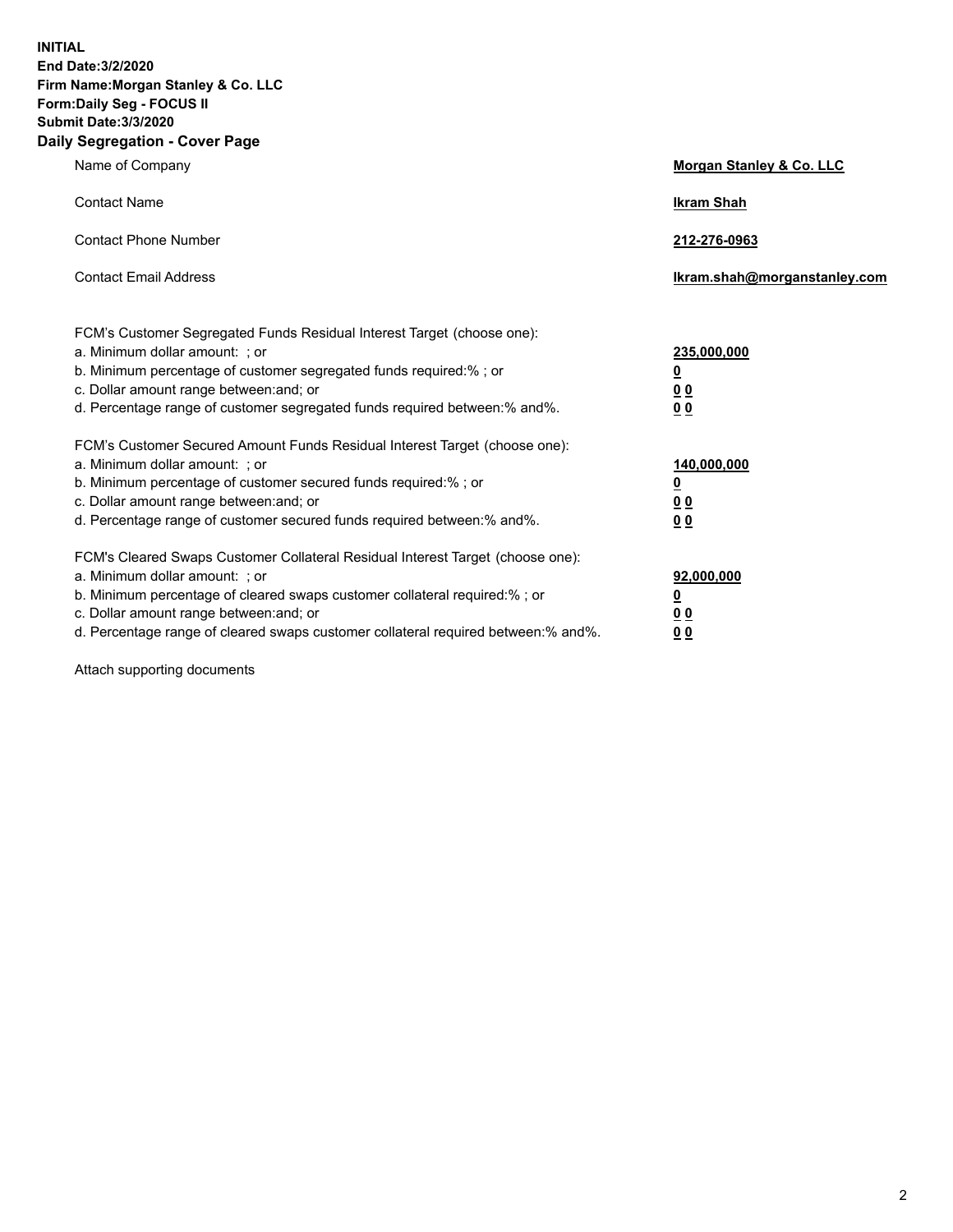| <b>INITIAL</b> | End Date: 3/2/2020<br>Firm Name: Morgan Stanley & Co. LLC<br>Form: Daily Seg - FOCUS II<br><b>Submit Date: 3/3/2020</b><br><b>Daily Segregation - Secured Amounts</b> |                                               |
|----------------|-----------------------------------------------------------------------------------------------------------------------------------------------------------------------|-----------------------------------------------|
|                | Foreign Futures and Foreign Options Secured Amounts                                                                                                                   |                                               |
|                | Amount required to be set aside pursuant to law, rule or regulation of a foreign                                                                                      | $0$ [7305]                                    |
| 1.             | government or a rule of a self-regulatory organization authorized thereunder<br>Net ledger balance - Foreign Futures and Foreign Option Trading - All Customers       |                                               |
|                | A. Cash                                                                                                                                                               | 4,665,193,597 [7315]                          |
|                | B. Securities (at market)                                                                                                                                             | 2,179,441,937 [7317]                          |
| 2.             | Net unrealized profit (loss) in open futures contracts traded on a foreign board of trade                                                                             | <u>-1,368,673,217</u> [7325]                  |
| 3.             | Exchange traded options                                                                                                                                               |                                               |
|                | a. Market value of open option contracts purchased on a foreign board of trade                                                                                        | 8,078,782 [7335]                              |
|                | b. Market value of open contracts granted (sold) on a foreign board of trade                                                                                          | $-10,088,048$ [7337]                          |
| 4.             | Net equity (deficit) (add lines 1. 2. and 3.)                                                                                                                         | 5,473,953,051 [7345]                          |
| 5.             | Account liquidating to a deficit and account with a debit balances - gross amount<br>Less: amount offset by customer owned securities                                 | 132,418,827 [7351]                            |
|                |                                                                                                                                                                       | -122,797,077 [7352] 9,621,750<br>[7354]       |
| 6.             | Amount required to be set aside as the secured amount - Net Liquidating Equity                                                                                        | 5,483,574,801 [7355]                          |
|                | Method (add lines 4 and 5)                                                                                                                                            |                                               |
| 7.             | Greater of amount required to be set aside pursuant to foreign jurisdiction (above) or line                                                                           | 5,483,574,801 [7360]                          |
|                | 6.                                                                                                                                                                    |                                               |
|                | FUNDS DEPOSITED IN SEPARATE REGULATION 30.7 ACCOUNTS                                                                                                                  |                                               |
| 1.             | Cash in banks                                                                                                                                                         |                                               |
|                | A. Banks located in the United States                                                                                                                                 | 723,126,518 [7500]                            |
|                | B. Other banks qualified under Regulation 30.7                                                                                                                        | 351,617,875 [7520] 1,074,744,393<br>[7530]    |
| 2.             | <b>Securities</b>                                                                                                                                                     |                                               |
|                | A. In safekeeping with banks located in the United States                                                                                                             | 451,107,239 [7540]                            |
|                | B. In safekeeping with other banks qualified under Regulation 30.7                                                                                                    | 0 [7560] 451,107,239 [7570]                   |
| 3.             | Equities with registered futures commission merchants                                                                                                                 |                                               |
|                | A. Cash                                                                                                                                                               | 15,544,361 [7580]                             |
|                | <b>B.</b> Securities                                                                                                                                                  | $0$ [7590]                                    |
|                | C. Unrealized gain (loss) on open futures contracts                                                                                                                   | 530,616 [7600]                                |
|                | D. Value of long option contracts<br>E. Value of short option contracts                                                                                               | $0$ [7610]<br>0 [7615] 16,074,977 [7620]      |
| 4.             | Amounts held by clearing organizations of foreign boards of trade                                                                                                     |                                               |
|                | A. Cash                                                                                                                                                               | $0$ [7640]                                    |
|                | <b>B.</b> Securities                                                                                                                                                  | $0$ [7650]                                    |
|                | C. Amount due to (from) clearing organization - daily variation                                                                                                       | $0$ [7660]                                    |
|                | D. Value of long option contracts                                                                                                                                     | $0$ [7670]                                    |
|                | E. Value of short option contracts                                                                                                                                    | 0 [7675] 0 [7680]                             |
| 5.             | Amounts held by members of foreign boards of trade                                                                                                                    |                                               |
|                | A. Cash<br><b>B.</b> Securities                                                                                                                                       | 3,826,154,386 [7700]                          |
|                | C. Unrealized gain (loss) on open futures contracts                                                                                                                   | 1,728,334,698 [7710]<br>-1,369,203,833 [7720] |
|                | D. Value of long option contracts                                                                                                                                     | 8,078,782 [7730]                              |
|                | E. Value of short option contracts                                                                                                                                    | -10,088,048 [7735] 4,183,275,985              |
|                |                                                                                                                                                                       | [7740]                                        |
| 6.             | Amounts with other depositories designated by a foreign board of trade                                                                                                | $0$ [7760]                                    |
| 7.             | Segregated funds on hand                                                                                                                                              | $0$ [7765]                                    |
| 8.             | Total funds in separate section 30.7 accounts                                                                                                                         | 5,725,202,594 [7770]                          |
| 9.             | Excess (deficiency) Set Aside for Secured Amount (subtract line 7 Secured Statement                                                                                   | 241,627,793 [7380]                            |
| 10.            | Page 1 from Line 8)<br>Management Target Amount for Excess funds in separate section 30.7 accounts                                                                    | 140,000,000 [7780]                            |
| 11.            | Excess (deficiency) funds in separate 30.7 accounts over (under) Management Target                                                                                    | 101,627,793 [7785]                            |
|                |                                                                                                                                                                       |                                               |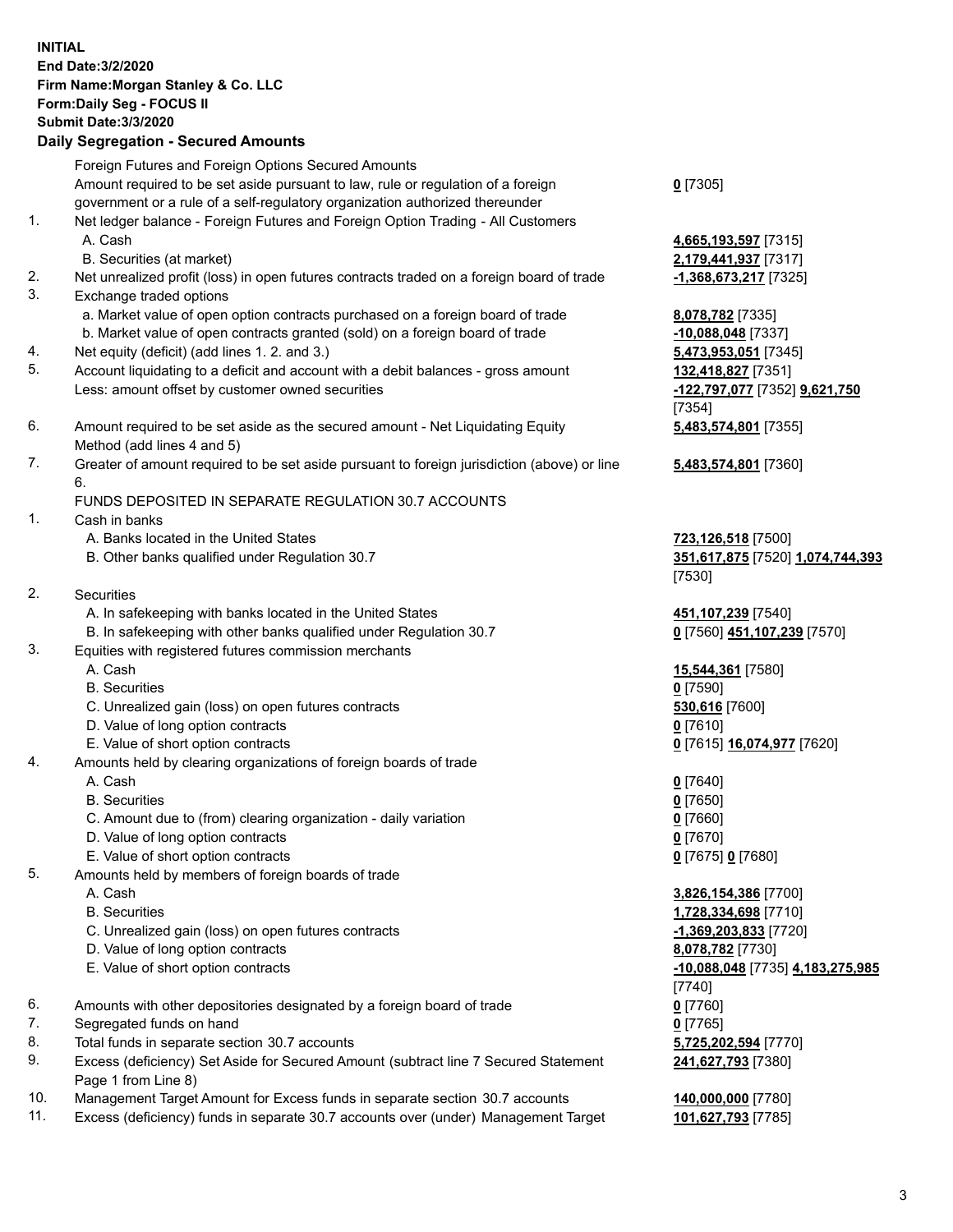**INITIAL End Date:3/2/2020 Firm Name:Morgan Stanley & Co. LLC Form:Daily Seg - FOCUS II Submit Date:3/3/2020 Daily Segregation - Segregation Statement** SEGREGATION REQUIREMENTS(Section 4d(2) of the CEAct) 1. Net ledger balance A. Cash **12,135,544,260** [7010] B. Securities (at market) **6,206,428,437** [7020] 2. Net unrealized profit (loss) in open futures contracts traded on a contract market **75,412,694** [7030] 3. Exchange traded options A. Add market value of open option contracts purchased on a contract market **675,429,802** [7032] B. Deduct market value of open option contracts granted (sold) on a contract market **-547,688,761** [7033] 4. Net equity (deficit) (add lines 1, 2 and 3) **18,545,126,432** [7040] 5. Accounts liquidating to a deficit and accounts with debit balances - gross amount **560,707,864** [7045] Less: amount offset by customer securities **-526,252,188** [7047] **34,455,676** [7050] 6. Amount required to be segregated (add lines 4 and 5) **18,579,582,108** [7060] FUNDS IN SEGREGATED ACCOUNTS 7. Deposited in segregated funds bank accounts A. Cash **4,490,254,111** [7070] B. Securities representing investments of customers' funds (at market) **0** [7080] C. Securities held for particular customers or option customers in lieu of cash (at market) **968,839,262** [7090] 8. Margins on deposit with derivatives clearing organizations of contract markets A. Cash **7,786,247,392** [7100] B. Securities representing investments of customers' funds (at market) **0** [7110] C. Securities held for particular customers or option customers in lieu of cash (at market) **5,237,589,175** [7120] 9. Net settlement from (to) derivatives clearing organizations of contract markets **395,934,394** [7130] 10. Exchange traded options A. Value of open long option contracts **675,429,802** [7132] B. Value of open short option contracts **and the set of our original contracts -547,688,761** [7133] 11. Net equities with other FCMs A. Net liquidating equity **8,833,694** [7140] B. Securities representing investments of customers' funds (at market) **0** [7160] C. Securities held for particular customers or option customers in lieu of cash (at market) **0** [7170] 12. Segregated funds on hand **0** [7150] 13. Total amount in segregation (add lines 7 through 12) **19,015,439,069** [7180] 14. Excess (deficiency) funds in segregation (subtract line 6 from line 13) **435,856,961** [7190]

- 15. Management Target Amount for Excess funds in segregation **235,000,000** [7194]
- 16. Excess (deficiency) funds in segregation over (under) Management Target Amount Excess

**200,856,961** [7198]